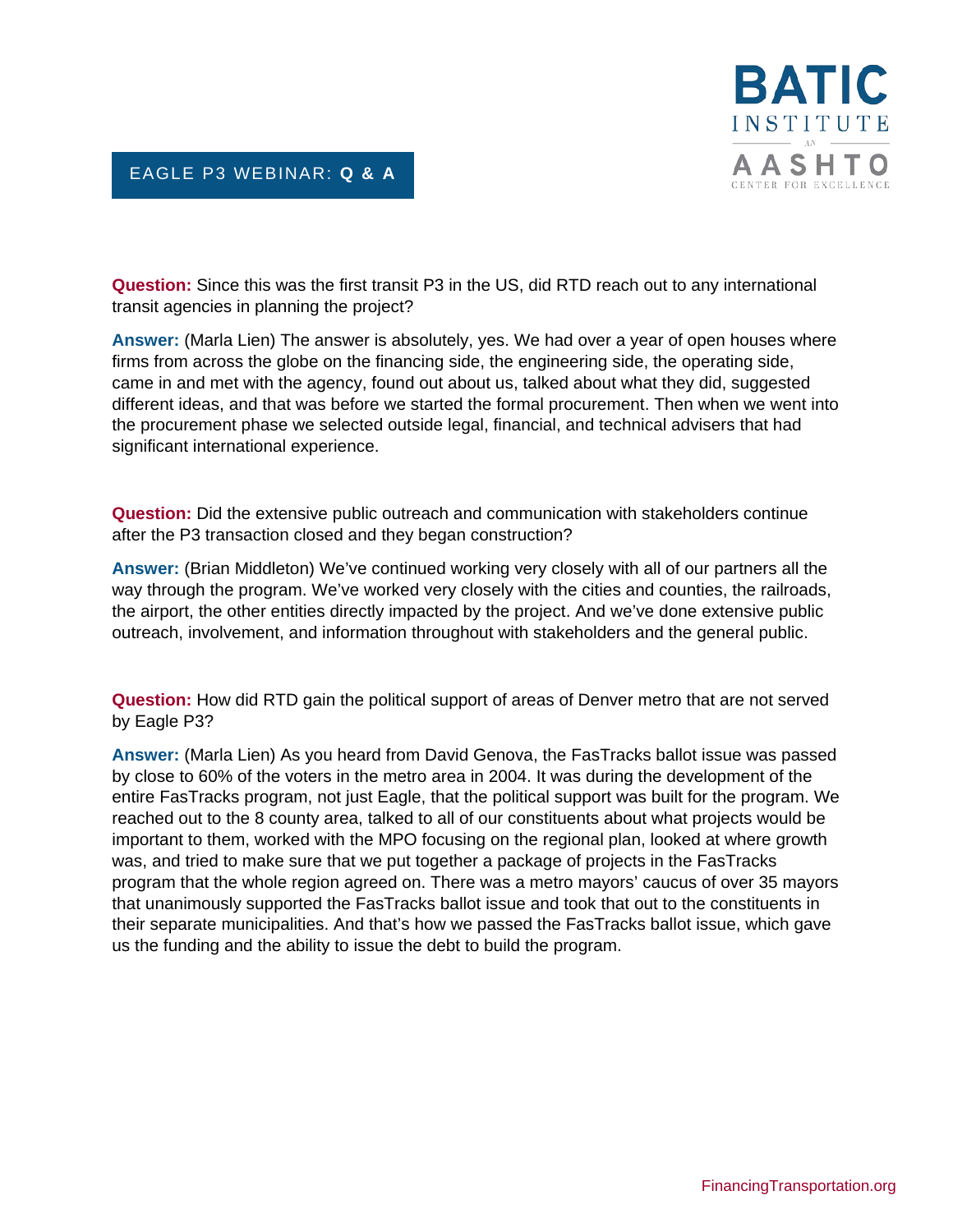

**Question:** What type of construction period payments were used? Were these progress payments on a monthly basis, were they based on tangible project milestones in which construction risk was extinguished, or some other basis?

**Answer:** (Brian Middleton) We provided construction payments throughout the design and construction phase. As part of the RFP we had set maximum annual payments, so in any year once they hit that target they had to finance the balance of the design and construction themselves. We established a cost-loaded schedule as part of the proposal from the winning bidder and then monitored that on a monthly basis and established an earned value and as long as that earned value was within the annual limit a payment was made on a monthly basis. For example, in 2010 there was no payment. So for the first four months Denver Transit Partners financed their efforts until we started making payments in 2011.

**Question:** How much of the private capital remains at risk over the concession period?

**Answer:** (Brian Middleton) Basically the entire private investment, about \$400 million of debt and equity, is at risk based on their performance. And obviously as the period progresses they will be paying down the debt and the equity eventually. So by the end of the period all of it will have been repaid. In the early years when the risk of poor performance is greatest, the risk to the concessionaire is greatest, so it gives a good balance.

(Marla Lien) And let me add, I don't specifically remember the schedule, but there is a public offering statement for the private activity bonds that has the amortization schedule. (A link is available on the BATIC Institute page for the Eagle P3 webinar)

**Question:** What did RTD expect to gain that led them to pay bidders to retain the developed intellectual property?

**Answer:** (Brian Middleton) The purpose of the stipend was to ensure that we did have the ability to use any of the intellectual property from the unsuccessful bidders. A good example of one element that was incorporated into the project was a certain station. Our original concept was that it would be a bridge across the railroad to our station. The unsuccessful bidder had actually come up with the idea of having an underpass instead, and we found that to be of great merit. It simplified access, particularly for the disabled, and eliminated one vertical transition. So we then required Denver Transit Partners to incorporate that modification into the project. So whilst it may not have been fully worth the value of the stipend that was a key element that we felt improved the project considerably.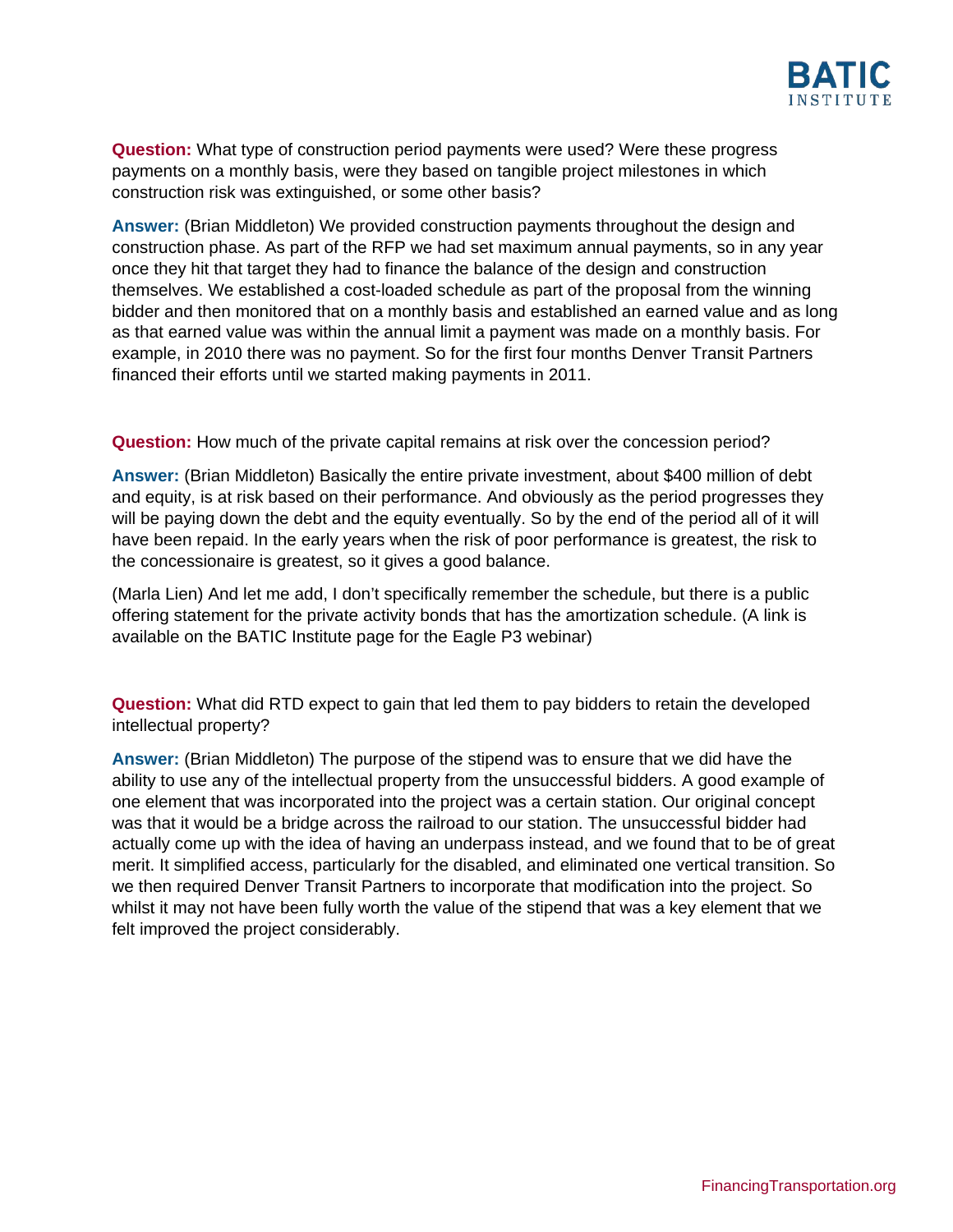

**Question:** What was the rationale to initially tender a 47-year concession? Has a similar duration been seen on other transit P3s in other countries?

**Answer:** (Marla Lien) The rationale really came down to money. We didn't think we could pay off the debt in less time based on the program we were originally looking at. Because of the savings that we achieved, because of the interest rates we had when we closed, because of the availability of TIFIA to supplement some of the other programs, we were able to put together a payment schedule that allowed us to pay off all of the debt in a shorter time. As you heard from Brian earlier, it was a timeframe that we liked. We didn't really like the 47 years, we just weren't sure we could afford anything sooner, and working with the financial advisors, looking at the bids that we got, and looking at the other funding sources, we were able to get it done sooner.

(Brian Middleton) Yes, there are other transit P3 projects around the world that have the duration of the project of the order of or longer than 47 years. A couple of examples, the Arlanda Rail Link in Stockholm and Croyden Light Rail in the UK. That's 45 and 99 years, respectively.

**Question:** As RTD adds additional commuter rail lines (like the North Metro Line), how will the operations be integrated with the Eagle lines?

**Answer:** (Brian Middleton) We are currently working through exactly how the O&M will be conducted. One obvious option is to agree a change order with Denver Transit Partners. That will give us a single operator for the entire commuter rail system. We are also looking at the possible alternative of RTD self-performing that. That's currently under investigation as we speak.

(Marla Lien) From the public facing side, it will be integrated seamlessly. What Brian just talked about is: how is RTD going to do it? How is it going to manage it? But as you heard earlier when he talked about RTD's board of directors keeping control of fares, of schedule, of service, whether RTD manages North Metro or whether it's contracted out that control will still remain with RTD. And the fare policy, the schedule policy, will still be developed by the board and it will be an integrated service. So any customer using the service will not know who is operating that train.

**Question:** What is current status of the project? Was the opening of the first rail line successful?

**Answer:** (Marla Lien) I think it hit it out of the park!

(Brian Middleton) I'd agree with Marla's comment. I think it was very successful. We had over 100,000 people ride it over the opening weekend. We've continued to operate very reliably and safely, and getting good number of people riding it. We're currently turning our focus to the B Line up to Westminster that is scheduled to open end of July, and we believe we're well on track to open the Gold Line later this year. Overall, extremely successful.